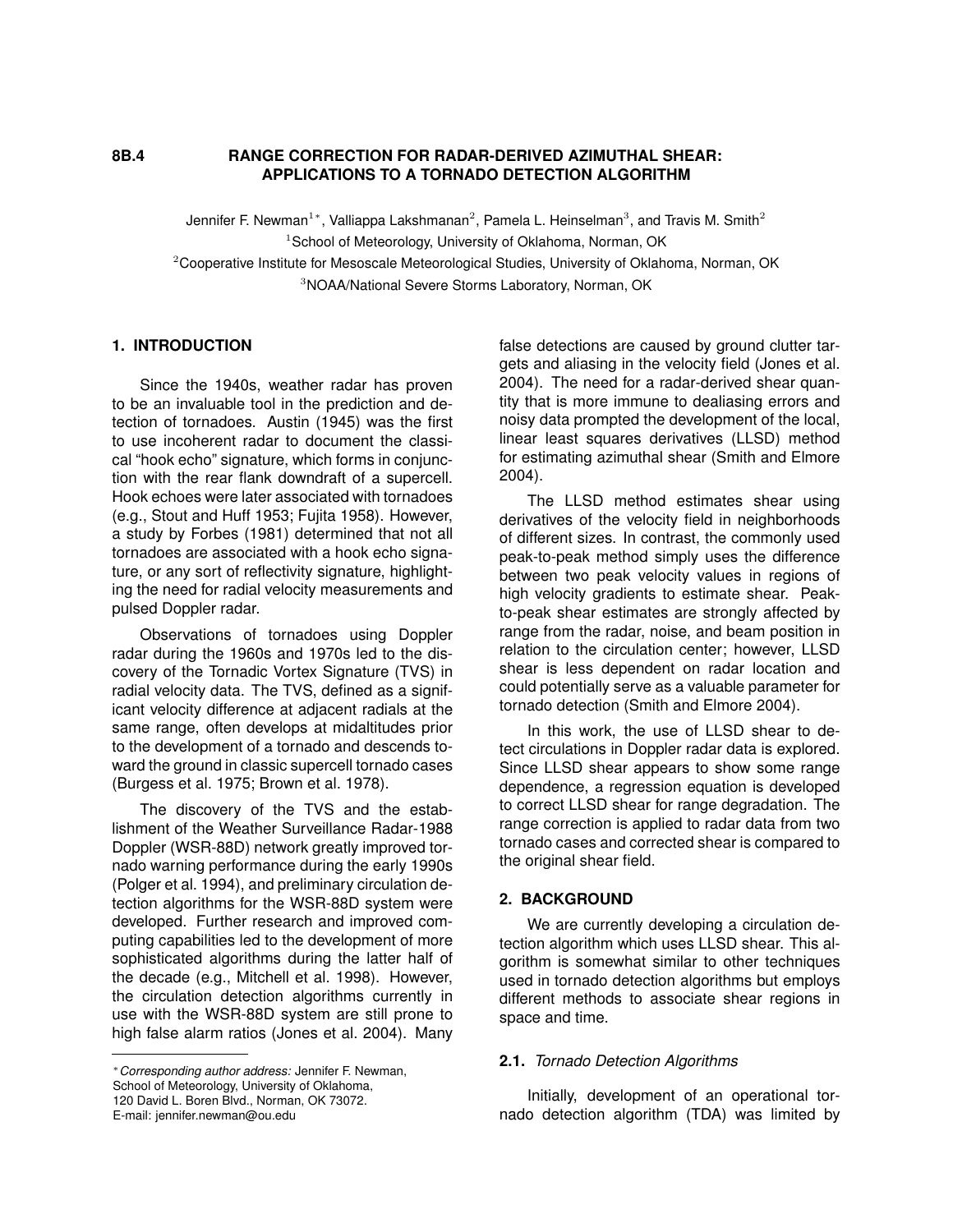Doppler radar data availability and computing resources. Prior to the deployment of the WSR-88D network, most Doppler radar data from tornado cases was collected in Oklahoma from mesocyclonic storms (Stumpf et al. 1998). Thus, early TDAs (e.g., Zrnić et al. 1985; Donaldson and Desrochers 1990) were developed, trained, and tested using only a few tornado cases from a specific geographic area. However, these initial TDAs performed well on the Oklahoma tornado cases and some of the techniques developed are still commonly used in TDAs.

The TDA currently used with the WSR-88D system (Mitchell et al. 1998) emphasizes the difference between velocity values at constant range and adjacent azimuths; if this velocity difference exceeds a particular threshold, the gate pair is saved as a shear segment. Shear segments are then associated in range and height. An aspect ratio check is included to eliminate elongated shear regions associated with gust fronts or other nontornadic regions. Three-dimensional features are either classified as TVSs or elevated TVSs. Detected circulations are tracked and trend and strength information is displayed.

Liu et al. (2007) discuss several issues related to using the gate-to-gate velocity difference to detect tornadoes. The actual value of this difference can be affected by the azimuthal offset of the radar beam center from the vortex (e.g., Wood and Brown 1997), as well as noisy data and velocity aliasing. In addition, the azimuthal resolution degrades with range as the radar beam widens, leading to less accurate velocity measurements at far ranges. To mitigate these issues, Liu et al. (2007) propose using a wavelet analysis technique to measure the average velocity difference between regions of different scales. This technique utilizes velocity data at several different points, so it is less susceptible to noisy or inaccurate data. It also considers circulations at a variety of scales, and thus can detect both tornado- and mesocyclone-scale circulations.

Yu et al. (2007) suggest the use of Doppler spectra to identify tornadic regions in the radial velocity field. Unlike the TVS, Yu et al. (2007) argue that characteristics of a tornadic Doppler spectrum do not degrade significantly with range, making them ideal for tornado detection. Following the results of Yu et al. (2007), Wang et al. (2008) developed a TDA that uses spectral signatures and a fuzzy logic system to make detections. By examining histograms of different variables from two

Oklahoma cases, Wang et al. (2008) determined that values of these variables overlapped significantly for tornadic and nontornadic scans. Thus, instead of simply adopting thresholds, Wang et al. (2008) suggest using a fuzzy logic system to integrate variables.

Since time-series data are not currently available operationally, the Wang et al. (2008) TDA can only be applied to a few tornado cases. However, Wang and Yu (2009) modified this TDA for a typical operational WSR-88D radar. Different versions of the Wang et al. (2008) TDA were developed that accepted different combinations of variables, depending on whether time-series, polarimetric, or solely moment data were available.

# **2.2.** *LLSD Shear*

Estimates of azimuthal shear that use the difference between peak velocity values can be affected by radar beam location and noisy data, as discussed in the previous section. This "peak-topeak" azimuthal shear estimate is given by the following equation:

$$
shear_{ptp} = \frac{V_{max} - V_{min}}{d} \tag{1}
$$

 $V_{max}$  and  $V_{min}$  are the maximum and minimum velocities associated with the circulation, respectively, and  $d$  is the distance between them. As an alternative to the peak-to-peak shear calculation, Elmore et al. (1994) propose a method of estimating the derivatives of radial velocity values. This method involves fitting a plane to the velocity field and finding the slope of that plane, or equivalently, estimating the azimuthal derivative of the velocity.

An estimate of the azimuthal derivative of the radial velocity is given by

$$
\frac{\partial V_r}{\partial \theta} = \frac{\sum s_{ij} V_{ij} w_{ij}}{\sum (\Delta s_{ij})^2 w_{ij}} \tag{2}
$$

where  $V_r$  is the radial velocity,  $\theta$  is the azimuth angle,  $s_{ij}$  is the distance from the point where the calculation is being evaluated to the point  $(i, j)$  in the neighborhood of the point of interest,  $V_{ij}$  is the radial velocity at  $(i, j)$ , and  $w_{ij}$  is a weight function. This estimate of the azimuthal shear is known as the *local, linear least squares derivatives (LLSD) method*.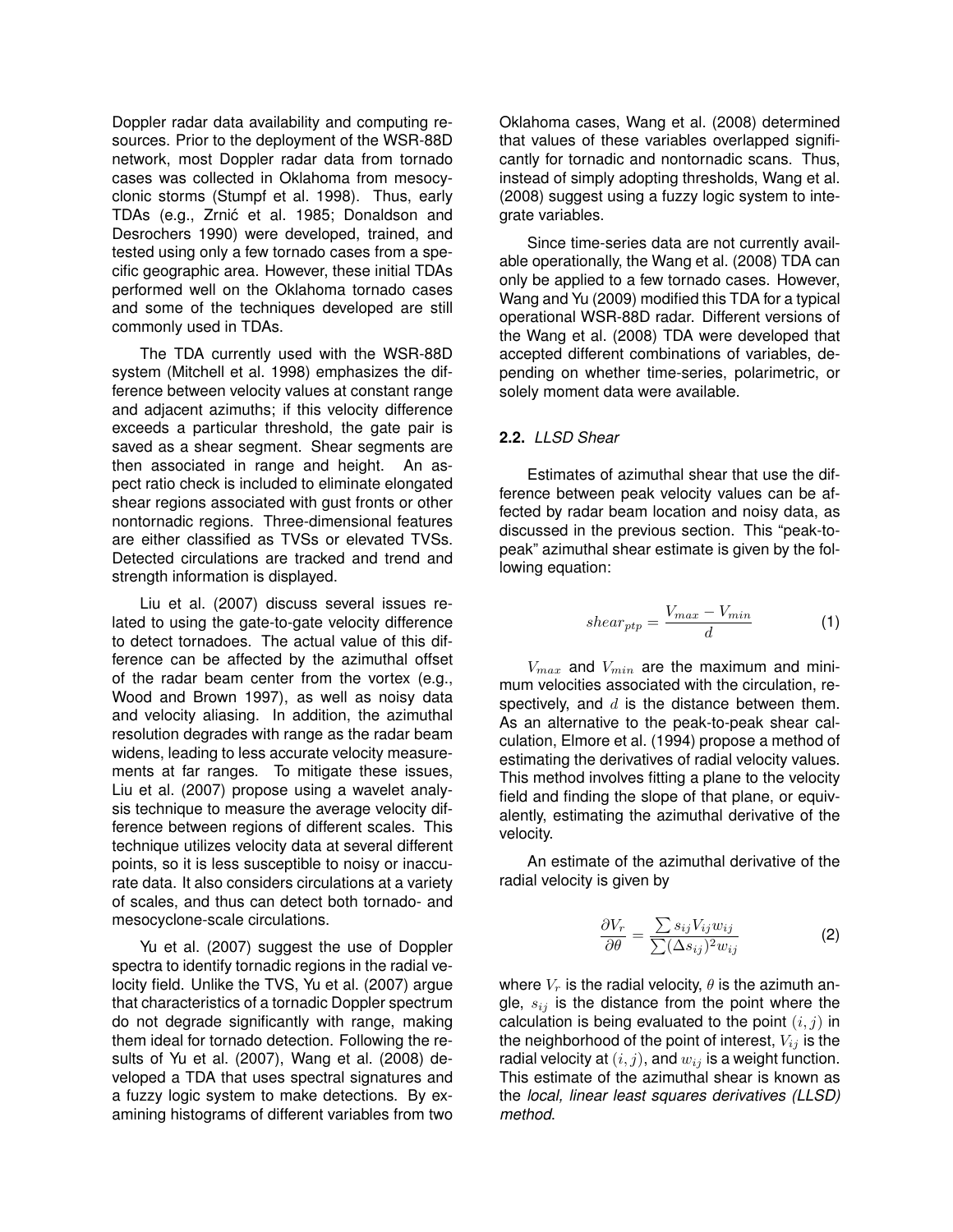Smith and Elmore (2004) applied the LLSD shear estimate to simulated and observed circulations. First, the velocity data were passed through a 3x3 median filter to eliminate noise. Next, Equation 2 was applied to the filtered velocity data to estimate the azimuthal shear. The radial and azimuthal dimensions of the kernel used in the calculation were held constant, such that fewer radials were used in the calculation at far ranges.

Smith and Elmore (2004) simulated circulations of varying strengths and diameters at ranges from 20 to 200 km, adopting the Rankine vortex simulation described by Wood and Brown (1997). Noise was added to the velocity data and random azimuthal offsets from the beam centerline were added to the circulation location to simulate real sampling limitations. For each range, 1000 circulations were simulated with different noise values and azimuthal offsets, and mean and 95% confidence intervals were calculated for LLSD and peak-to-peak shear. Calculations for a 5-km diameter vortex using a 2.5-km azimuthal kernel indicated that the LLSD shear value is within 20% of its true value out to a range of ˜140 km, with a much smaller variance than peak-to-peak shear.

In addition, azimuthal position errors were examined for the two shear calculations. For peakto-peak shear, the circulation center was assumed to be located halfway between the peak maximum and minimum velocity values, while for LLSD shear, the circulation center was assumed to be collocated with the shear maximum. The azimuthal position errors for LLSD shear were much smaller, particularly at far ranges.

Since LLSD shear utilizes velocity data at multiple points, it is less susceptible to noise and velocity aliasing. LLSD shear estimates also display less variance at far ranges in comparison to peakto-peak shear, as shown by Smith and Elmore (2004). Since LLSD shear degrades with range, a range-dependent threshold would be necessary for a TDA that uses LLSD shear. In this paper, a range correction is applied to LLSD shear values such that a single threshold can ideally be used to detect significant circulations at all ranges.

# **2.3.** *Identifying and Tracking Shear Clusters*

The circulation detection algorithm currently being developed at NSSL uses the LLSD shear field as an input parameter. This algorithm (hereafter LLSD TDA) first segments the LLSD shear field into clusters of local shear maxima, then

produces motion estimates and attempts to track these clusters with time.

Clusters are initially identified using the extended watershed transform developed by Lakshmanan et al. (2009). Starting at a local maximum, an azimuthal shear region is grown until it reaches a specific size threshold. Size thresholds and upper and lower limits for the local maxima are userspecified; local maxima below the lower threshold are not used to form shear clusters.

The motion estimate for each cluster is found by minimizing the mean absolute error between the cluster in the current scan and corresponding pixels in the previous scan; whichever motion vector minimizes this error is selected as the best motion estimate (Lakshmanan et al. 2003). After motion estimates have been produced, clusters are associated in time (Lakshmanan and Smith 2010).

The LLSD TDA is the first circulation detection algorithm to incorporate the LLSD shear field. LLSD shear and divergence have previously been used in a downburst detection algorithm (Smith et al. 2004). LLSD shear has also been used to estimate vorticity from phased array radar data for a reintensifying supercell case (Heinselman et al. 2008).

Similar to the wavelet TDA (Liu et al. 2007), the LLSD TDA identifies circulations at different scales using size thresholds. The LLSD TDA also utilizes velocity data at several different points to make shear calculations, as in Liu et al. (2007). Since pixels are added to shear clusters in the LLSD TDA until the clusters reach a size threshold, there is no need to associate shear segments in range and azimuth to create shear regions (e.g., Zrnić et al. 1985; Stumpf et al. 1998). Adjacent shear clusters within a user-specified distance may be combined in the LLSD TDA to reach the size threshold.

Like the NSSL MDA, the LLSD TDA projects shear clusters in time using the estimated motion vector and uses a search radius to associate clusters in time. The NSSL MDA uses either the previous motion vector of the circulation centroid or the average of all the circulation motion vectors in the previous volume scan. In contrast, the LLSD TDA minimizes the error between projected and actual cluster locations in the current scan to produce motion estimates. Further LLSD TDA developments could incorporate machine learning techniques, such as neural networks and fuzzy logic, to make circulation detections.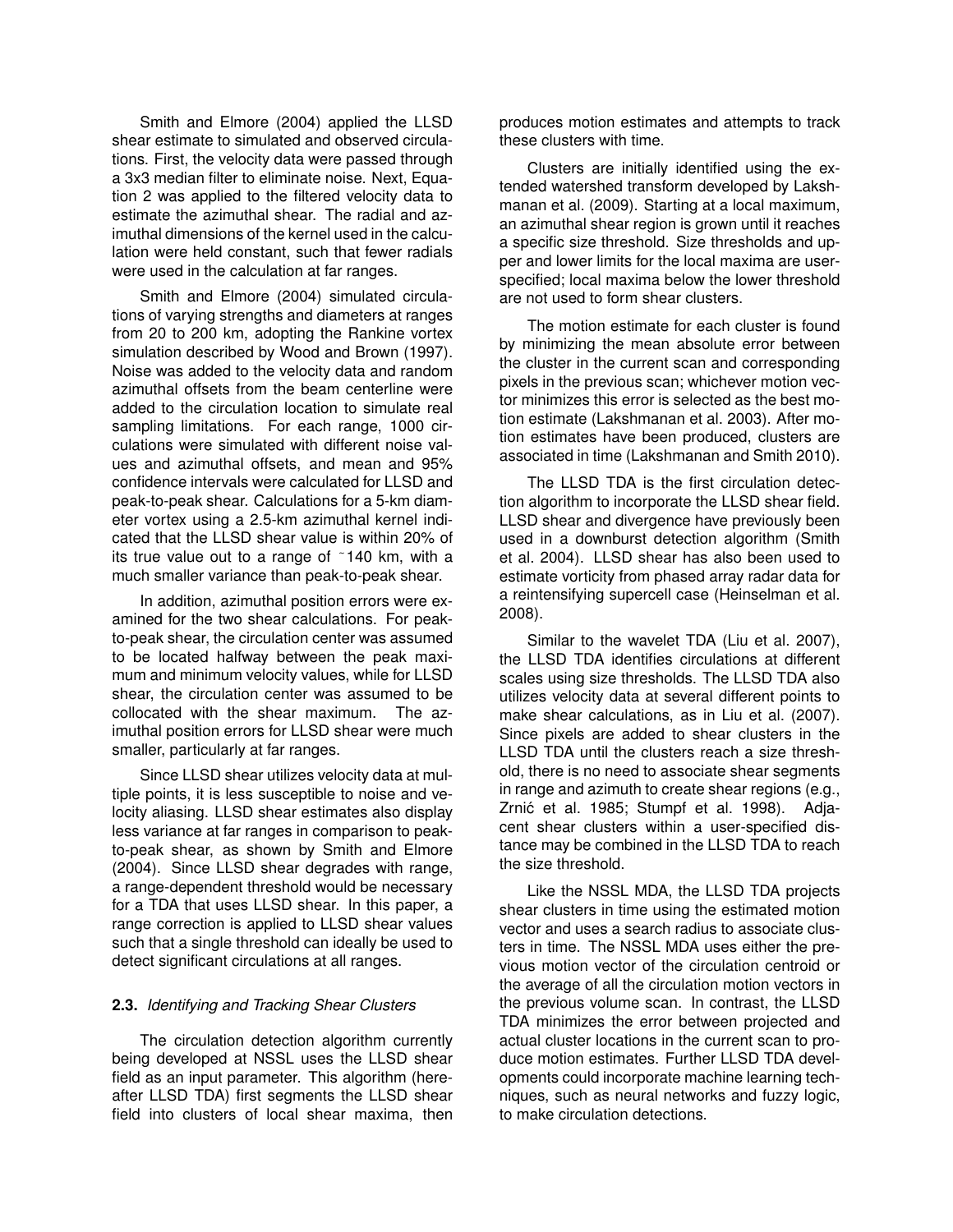#### **2.4.** *Resolution Correction Techniques*

Donaldson and Desrochers (1990) and Desrochers and Donaldson (1992) apply resolution corrections to circulation diameters and velocities to mitigate effects of limited radar resolution. The correction factors, based on the work of Brown and Lemon (1976), depend on the beamwidth to core radius ratio (BW/CR).

Chumchean et al. (2004) apply a range correction to radar reflectivity to correct the rangedependent bias in rainfall estimates. Like velocity estimates, reflectivity estimates are also affected by the increase in radar resolution volume with range; at far ranges, small features in the reflectivity field are "smoothed out" because of the increased beamwidth. However, a range correction has not yet been applied to azimuthal shear estimates.

# **3. TORNADO CASES**

Radar data for 31 confirmed tornadoes were used to examine the effects of tornado strength and range on LLSD shear signatures. These tornadoes encompassed a variety of geographical regions and convective modes. Tables 1 and 2 summarize the locations and strengths of the tornadoes used in the study. The distribution was heavily weighted toward weaker tornadoes (EF0 and EF1), since it is likely that the shear signatures of these tornadoes are strongly affected by range. In addition, weak tornadoes tend to occur more frequently, while EF4 and EF5 tornadoes are exceedingly rare (e.g., Trapp et al. 2005). Thus, the tornadoes selected for the study roughly represent the climatological distribution of tornadic intensity.

# **3.1.** *Extracting Shear Values*

Tornadoes were analyzed using Doppler radar data from the nearest WSR-88D radar for each case. Paths were determined by tracking regions of maximum LLSD shear, using ground truth reports for guidance where available. For each volume scan and elevation angle, an algorithm searched for the maximum LLSD shear value within a 5-km radius of a user-specified point. To allow for a possible increase in circulation size with height, the search radius was expanded to 7.5 km at upper levels.

Tornadoes were tracked from roughly 10 min before the first damage report to ten minutes after the last damage report. The maximum LLSD shear value for each volume scan was defined as the maximum shear value that was measured below 3 km while confirmed tornado damage was occurring. For tornadoes at far ranges, values from the 0.5◦ elevation angle were used. The "precursor" LLSD shear value was defined as the lowest maximum LLSD shear value that occurred in the 10 min prior to tornado damage reports. This precursor value could potentially serve as a shear threshold for a circulation detection algorithm.

# **3.2.** *Distribution of Shear Values*

Fig. 1 shows the normalized frequency of maximum and precursor shear values for the data set. The number of tornadoes in each shear bin was normalized by the total number of tornadoes used for the histogram. Figs. 1c and d show the LLSD shear frequencies separated by tornado range from the radar.

Both the maximum and the precursor shear values display a Gaussian-like distribution, with the majority of tornadoes producing intermediate shear values and a few tornadoes producing low and high shear values. When separated by range, the histograms reveal a potential range bias. The shear values at closer ranges tend to be higher than the shear values at far ranges. Since the percentage of weak tornadoes in the study at each range interval is roughly the same (see Table 2), it's likely that shear degradation with range is primarily responsible for the discrepancies in the histograms. This difference is even more evident for the shear precursor values (Fig. 1d).

Histograms for EF0 and EF1 tornadoes reveal significant overlap in the shear values for the weakest tornadoes (Figs. 1e and f). This overlap could be an issue for a forecaster or radar operator trying to estimate tornado strength from LLSD shear data. An EF1 tornado could produce significantly more damage than an EF0 tornado, and hypothetically should have a correspondingly higher LLSD shear value. Ideally, LLSD shear magnitude would increase with increasing tornado strength, but this is not the case when the shear signature has been affected by range and other radardependent parameters.

Cumulative frequency distributions (CFDs) were also calculated for the maximum and precursor shear values. The cumulative frequency for a particular shear value can be interpreted as the probability that an arbitrary future shear value will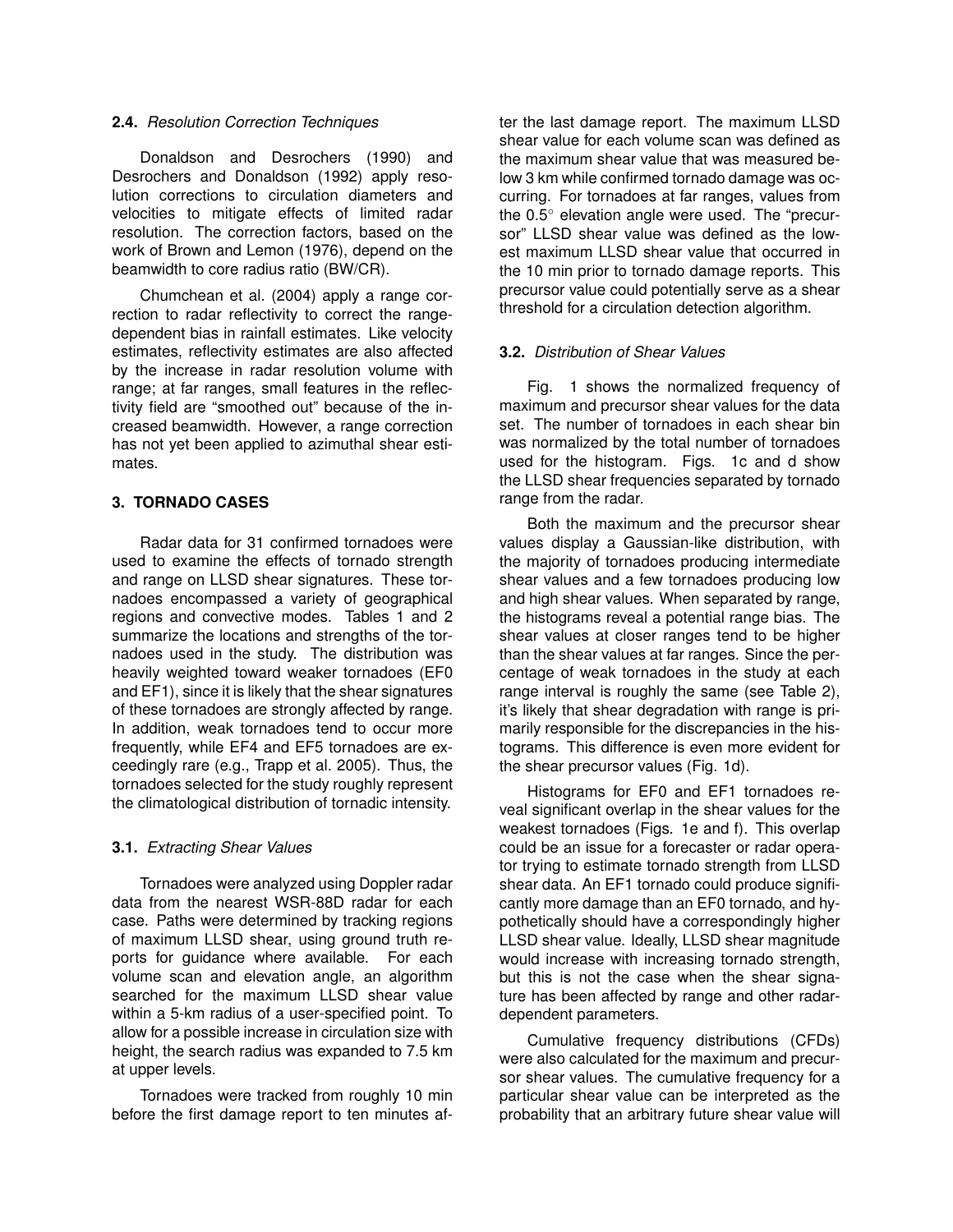be lower than this shear value (Wilks 2006). The Tukey estimator (Wilks 2006) was used to calculate the CFD functions.

Fig. 2 shows the graphs of the CFD functions. The intersection of the 10% probability line with the CFD reveals the shear value which 90% of future tornadic shear values are expected to exceed. Thus, this shear value could be used as a threshold in a circulation detection algorithm. Based on the distribution in Fig. 2, the maximum and precursor "threshold" LLSD shear values are 0.01 s<sup>-1</sup> and 0.008 s<sup>-1</sup>, respectively. However, Figs. 2c and d reveal that this threshold shear value is strongly range-dependent. The difference between the 0–50 km and 100–150 km shear threshold values is nearly 0.01 s<sup>-1</sup>. Since LLSD shear is generally only on the order of 0.01 s<sup>-1</sup> for mesocyclone-scale circulations (Smith and Elmore 2004), this range dependence is a significant issue. The range dependence of the shear thresholds garnered from the CFD functions was the motivation for a shear range correction.

# **4. RANGE CORRECTION FOR LLSD SHEAR**

Two equations (a "near-range" equation and a "far-range" equation) were developed to correct LLSD shear values for degradation due to range from the radar. Thousands of Rankine vortices were simulated and used as input for a regression equation relating measured circulation parameters to true azimuthal shear.

Various mesocyclone-scale circulations were simulated using the technique described by Wood and Brown (1997). This simulation creates modified Rankine (1901) vortices with user-specified peak velocities, core diameters, and ranges. The vortices are then sampled by a simulated WSR-88D radar. Gaussian-distributed noise is added to the velocity values and random azimuthal offsets from the beam centerline are added to the circulation center location.

For this work, simulated diameters ranged from 1 to 4 km in increments of 0.25 km, and peak velocities ranged from 20 to 50 m s<sup>-1</sup> in increments of 2 m s<sup>-1</sup>. A radar with a 0.5 $^{\circ}$  azimuthal sampling interval and a 1.02<sup>°</sup> effective beamwidth was used. For each circulation, 1000 simulations were produced with different noise patterns at ranges from 5 to 140 km in increments of 5 km. Mean values of parameters were calculated from the 1000 iterations and used to develop the equations.

A multiple linear regression technique (Draper and Smith 1998) was used to develop the range correction equations. The predictors in the equations are LLSD shear value, measured peak velocity, the inverse of the estimated diameter, and range. The circulation diameter was estimated by finding the distance between peak positive and negative velocity values.

The output of the equation is an estimate of the "true" azimuthal shear. This true value is assumed to be the same as the peak-to-peak shear value, calculated using the true peak velocity and diameter values.

# **4.1.** *Selecting Diameters for Regression Equations*

Before the regression equations were developed, the shear degradation of circulations of different diameters was examined. If the measured shear values from a particular circulation are not significantly different from the true shear value. there is no need to apply a shear correction.

Since LLSD shear values are generally on the order of 0.01 s<sup>-1</sup> (Smith and Elmore 2004), a measured shear value that was more than 0.01  $s^{-1}$  different from the true shear value was declared to need a range correction. Shear error, defined as the difference between the true and measured shear values, was plotted for different diameters and ranges (Fig. 3). In general, error increases with increasing peak velocity and range. These plots were used to determine at what range a correction would first be needed for each diameter. For circulations with diameters greater than or equal to 3 km, a range correction is not needed through a range of 140 km. Thus, only circulations with diameters from 1 to 2.75 km were used to develop the regression equations. Since the lowest elevation angle on a WSR-88D radar scans the atmosphere at ˜2.4 km above radar level at a range of 140 km, radar data beyond this range would likely not be used to detect low-level mesocyclones.

# **4.2.** *Resolution Issues*

Clearly, a circulation with a 1-km diameter will not be resolved at a range of 140 km. The minimum resolvable diameter at a particular range is limited by the beamwidth of the radar, which widens with range. Since the regression equations rely upon an accurate diameter measurement, a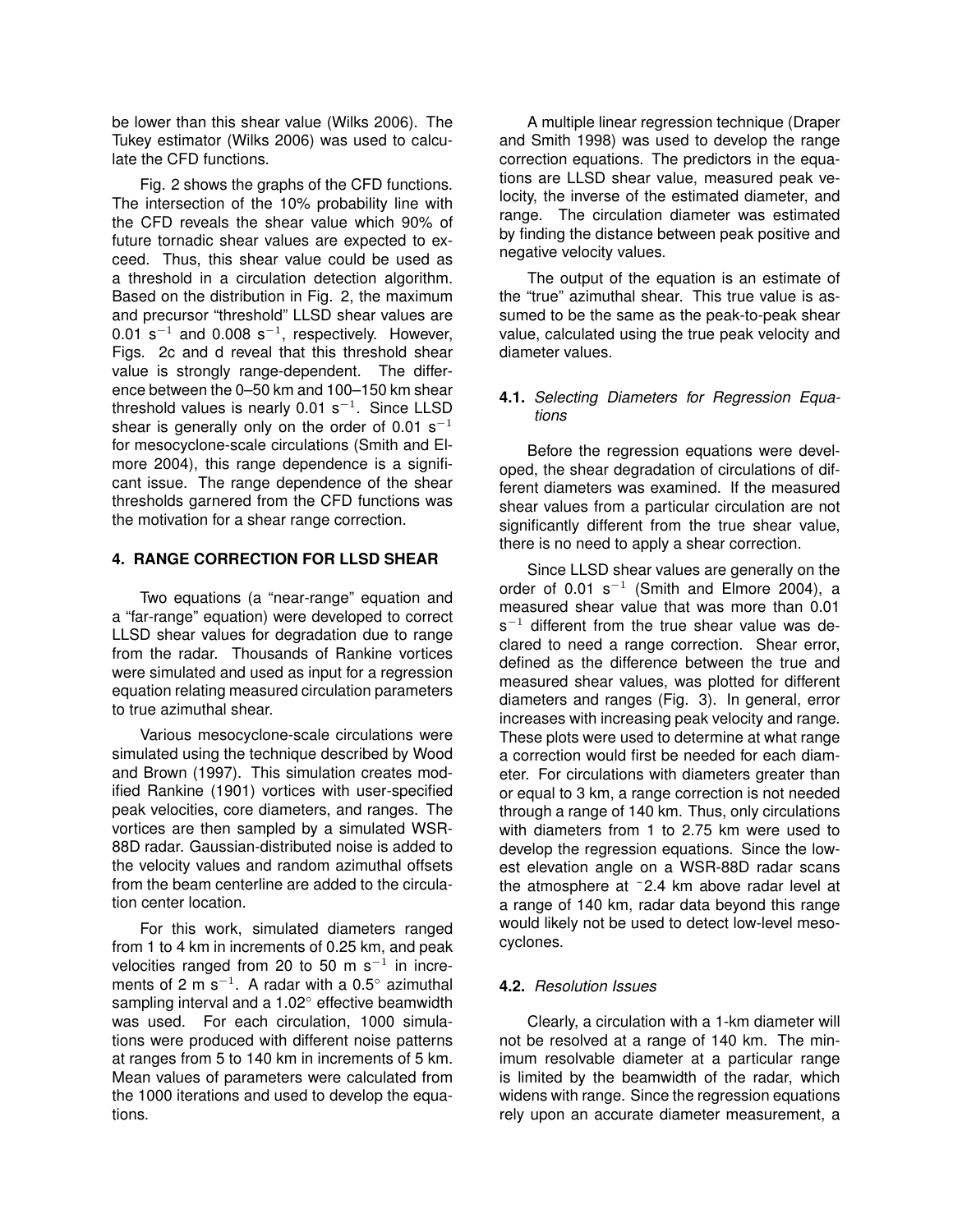range correction can only be applied to circulations that are well-resolved.

The mean estimated diameter was calculated for circulations with different peak velocities, ranges, and true diameter values. If the estimated diameter differed from the true diameter by more than 10% at six or more velocities for a circulation at a particular range, the circulation was declared unresolvable at that range. Unresolvable circulations were not included in the regression equation.

#### **4.3.** *Resulting Equations*

When all diameters between 1 and 2.75 km were included in a regression equation, the equation performed well for larger diameters but poorly for the smallest diameters. Thus, two separate equations were developed — a "near" equation for smaller diameters and a "far" equation for larger diameters. The near equation can only be applied at ranges out to 85 km, while the far equation can be applied out to 135 km. Diameters from 1 to 1.75 km were used to develop the near equation and diameters from 2 to 2.75 km were used to develop the far equation. The diameters for the two equations were selected by examining the resolvable ranges for each diameter. A 1.75-km diameter circulation is only resolvable at ranges less than 85 km, while a 2-km diameter circulation is resolvable out to 100 km. This large difference in resolvable ranges was used to separate the diameters into two different equations.

The final near-range equation is:

 $s^*$  =  $-0.0734 + 0.0872D^{-1} + 0.00179V$  –  $0.0884s + 0.000248r$ 

where  $s^*$  is the corrected shear,  $D$  is the diameter in  $km$ ,  $V$  is the maximum measured velocity in m s<sup>-1</sup>, s is the LLSD shear in s<sup>-1</sup>, and r is the range in km. The near equation can be applied at ranges out to 85 km for diameters between 1 and 1.75 km with the following stipulations:

If Range  $\geq$  50 km, Diameter must be  $\geq$  1.25 km If Range  $\geq 65$  km, Diameter must be  $\geq 1.5$  km If Range  $>$  75 km, Diameter must be  $>$  1.75 km

These stipulations correspond to the the minimum resolvable scale at each range.

The final far-range equation is:

 $s^* = -0.0431 + 0.0855D^{-1} + 0.000921V +$  $0.0723s + 9.97e^{-5}r$ 

The far equation can be applied at ranges out to 135 km for diameters between 2 and 2.75 km with the following stipulations:

If Range  $\geq 100$  km, Diameter must be  $\geq 2.25$  km If Range  $\geq 110$  km, Diameter must be  $\geq 2.5$  km If Range  $\geq$  120 km, Diameter must be  $\geq$  2.75 km

The results for the near and far equations are shown in Fig. 4. There are several corrected shear estimates for every true shear value, because corrected shear values for all ranges are shown the different shear estimates correspond to different ranges.

The  $R^2$  (Wilks 2006) values for both the near and far equations are fairly high — 0.9648 and 0.980, respectively. The near equation performed the most poorly for the strongest and weakest 1 km diameter circulations. The far equation performed the most poorly for the strongest 2-km diameter circulations (velocity > 45 m s<sup>-1</sup>) at far ranges. For both equations, the regression appeared to show the most skill for circulations of intermediate diameters and velocities.

# **4.4.** *Application of the Regression Equations*

Before the regression equations are applied to circulations in real radar data, a set of rules regarding the range and estimated size of the circulation must be established such that the appropriate equation is used. This set of rules is illustrated in the flowchart on the next page. The range correction is only applied to circulations that are resolvable and need a correction.

Several practical issues limit the effectiveness of the range correction equations. First, the equations assume that the circulation can be modeled as a Rankine vortex, which is often not true in nature (e.g., Desrochers and Harris 1996). Second, diameter estimates are limited by the width of the radar beam; thus, the diameters of small circulations can be easily overestimated, particularly at ranges far from the radar. For example, a 1-km vortex could appear as a 1.75-km vortex if it is located at a far range, and the output of the range correction equation would be inaccurate. However, any range-corrected value would tend to be closer to the circulation's true shear value, even if the diameter estimate is inaccurate.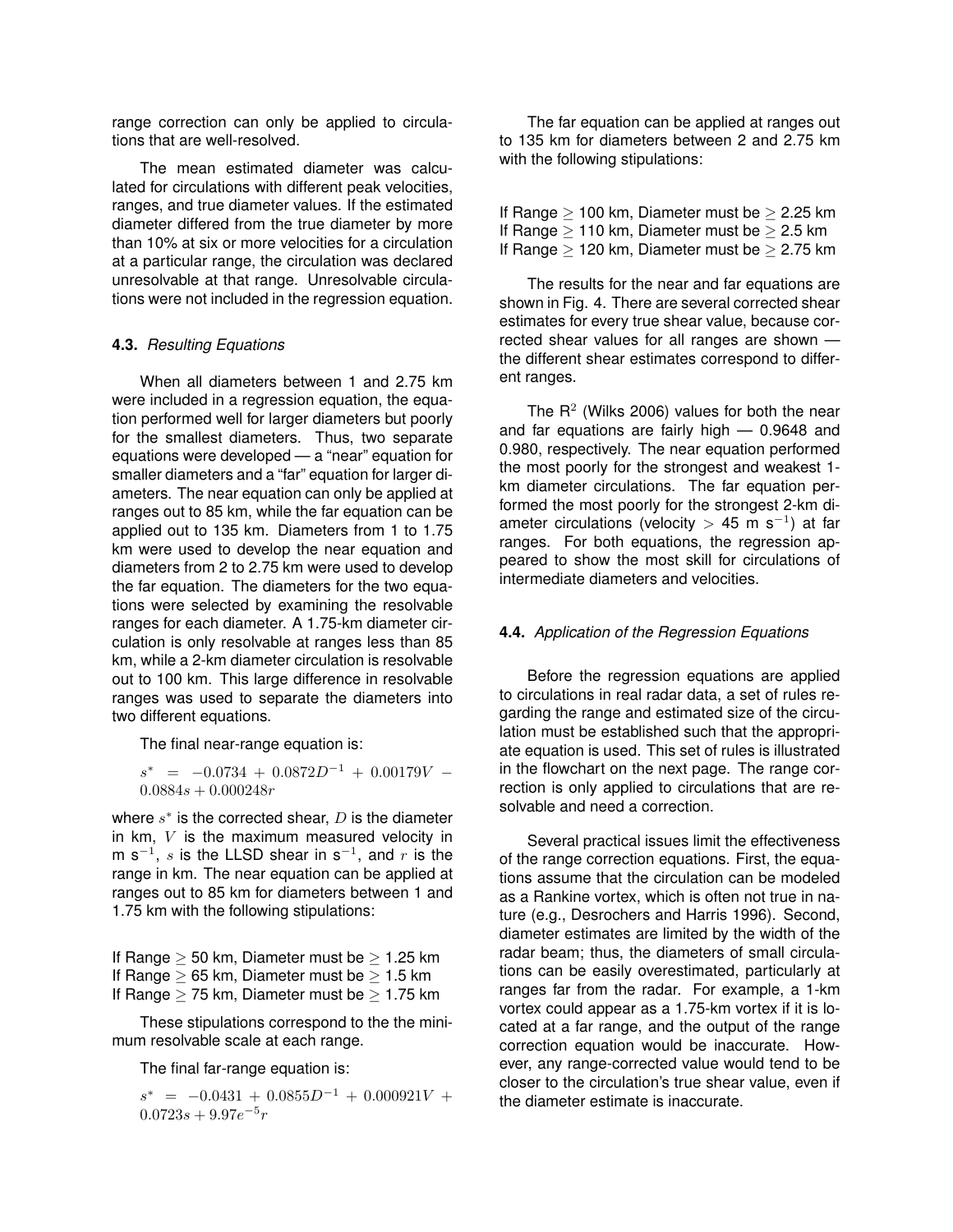

#### **5. APPLYING RANGE CORRECTION TO REAL DATA**

The range correction equations were applied to LLSD shear data from two tornado cases in the initial test set — the 10 February 2009 event in Oklahoma and the 22 October 2009 event in Louisiana. Both events were sampled by a WSR-88D radar operating in super-resolution mode (KTLX in Twin Lakes, Oklahoma and KLCH in Lake Charles, Louisiana). LLSD shear was calculated using the velocity data from both events. Maximum LLSD shear, peak velocity, and estimated diameter values from the 0.5◦ elevation angle were extracted along tornado tracks and used as input for the range correction equations.

# **5.1.** *10 February 2009 — Oklahoma*

On 10 February 2009, a strong upper-level trough moved through the Southern Plains region. Low-level moisture was advected from the Gulf of Mexico and a surface dryline was established during the day. A midlevel jet aided in the development of strong low-level shear and enhanced the likelihood for supercell and tornado formation. Several supercells formed in central and western Oklahoma and spawned tornadoes. A cyclic supercell moved through the western side of Oklahoma City and produced at least three tornadoes during its lifetime.

The cyclic supercell was tracked for one hour,

as it produced an EF1 tornado, an EF2 tornado, and an EF0 tornado, and maximum shear values were extracted. Since the estimated circulation diameter was less than 1 km for several volume scans, it's likely that the shear values at these times are more representative of a tornado, rather than the surrounding mesocyclone.

Fig. 5 shows the results from the range correction. Most of the corrected shear values are nearly an order of magnitude larger than the original LLSD shear values. Furthermore, the tornado formation times are more readily apparent from the temporal trends in the corrected shear. The supercell produced tornadoes at approximately 20:34, 20:53, and 21:23 UTC. These times correspond well to peaks in the corrected shear plot; this signal is not as clear in the noisier original LLSD shear field. In addition, the relative magnitudes of the peak corrected shear values roughly correspond to tornado intensity. The tornado intensity and formation times include an EF1 tornado at 20:34 UTC, an EF2 tornado at 20:53 UTC, and an EF0 tornado at 21:23 UTC. The peak corrected shear values during the time of the EF2 tornado are much larger than the peak corrected shear values during the time of the EF0 tornado.

# **5.2.** *22 October 2009 — Louisiana*

On 22 October 2009, the remnants of an Atlantic hurricane moved through Louisiana, supplying moisture and upper-level divergence. During the morning and early afternoon of 22 October, central/southern Louisiana was located in the warm sector of a surface low pressure system. A low-level jet enhanced low-level shear, and rotating storms were forecasted by the Storm Prediction Center.

Although the primary convective mode was quasi-linear, a few supercells formed in southeastern Louisiana and produced tornadoes. One of these supercells was tracked for two hours as it produced five tornadoes — three EF0 tornadoes and two EF1 tornadoes. The supercell was located at ranges between 45 and 92 km from KLCH when it was tracked.

The range correction results are shown in Fig. 6. Tornadoes were produced at approximately 17:05, 17:22, 17:47, 18:05, and 18:15 UTC. The second and third tornadoes were rated EF1, and the remaining tornadoes were rated EF0.

The measured shear values between 17:30 and 18:15 UTC are significantly smaller than those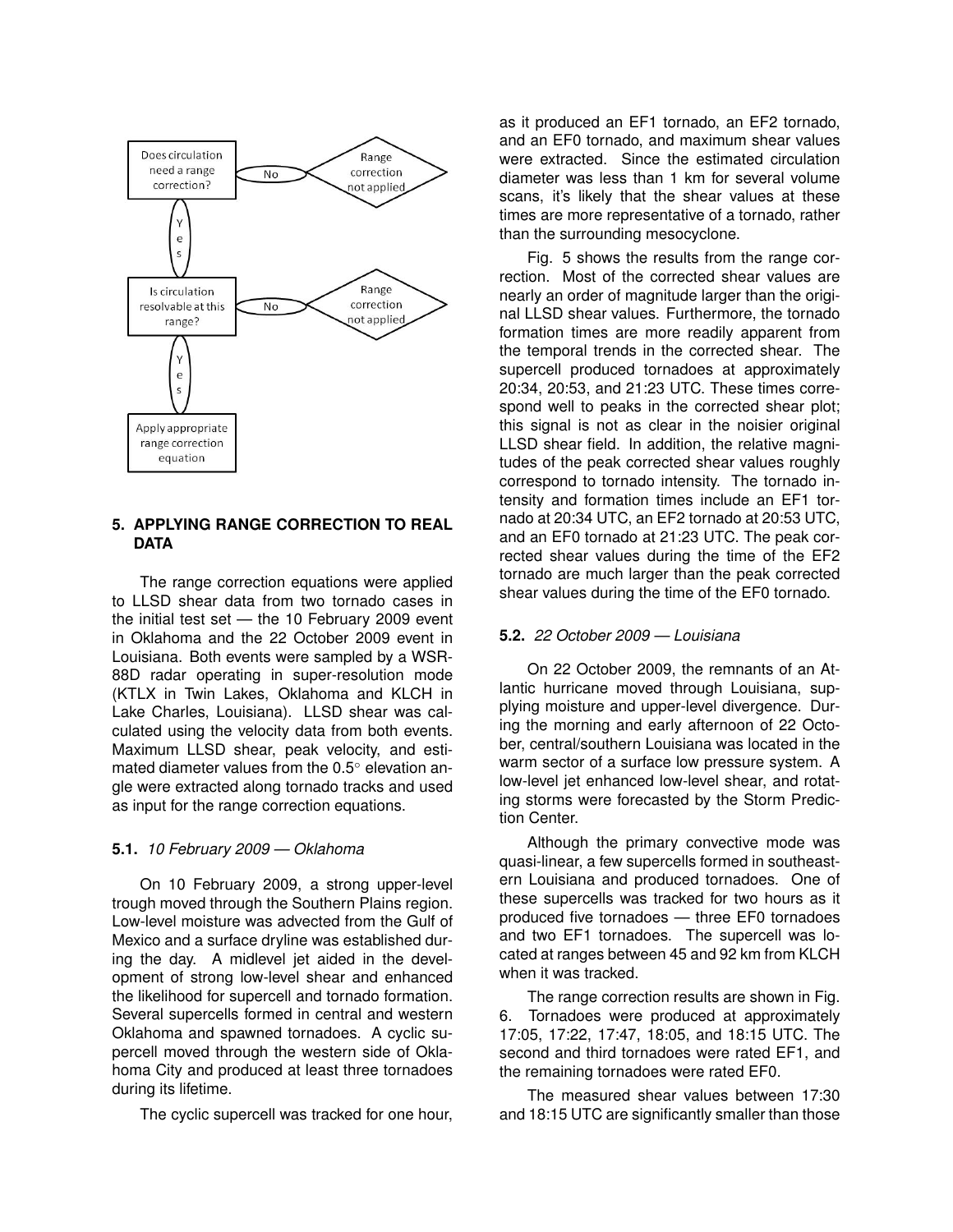measured during the beginning of the data set. At the end of the supercell's lifetime, it had started moving away from KLCH; this difference in range could explain the difference in measured shear magnitude. The range difference did not appear to have a significant impact on the corrected shear values.

Similar to the Oklahoma case, the corrected shear values are nearly an order of magnitude larger than the original shear values. Again, the peaks in the corrected shear values correspond fairly well to tornado formation times. The original shear values show this trend to some extent as well, although the peaks in the original shear are not as well-defined. This discrepancy can be partially attributed to the range of shear values present in the original and corrected shear fields. The larger jumps in the corrected shear field make it easier to differentiate between tornadic and nontornadic time periods.

Unlike the Oklahoma case, tornado strength could not be easily discerned from either the original or corrected shear magnitudes. In fact, the first tornado, rated EF0, produced the highest corrected shear values of the entire time period. National Weather Service storm reports for the event indicate that a few of the tornadoes either occurred in rural areas or occurred in areas that were difficult to access due to heavily forested regions. These factors suggest that the intensities of the tornadoes for this event were likely difficult to assess, and as a result, the reported tornado intensities may not be entirely accurate.

# **6. SUMMARY**

The LLSD shear method was introduced and related to previously used tornado detection techniques. Since LLSD shear is less radar-dependent than peak-to-peak shear, it could potentially be used to detect circulations with significant skill. In addition, the LLSD shear method is not strongly affected by noisy velocity data, since it utilizes a region in the velocity field, rather than just a few points.

The LLSD shear signatures for 31 tornadoes were examined and stratified by range from the radar. It was revealed that if a simple thresholding scheme was used to make circulation detections, this LLSD shear threshold would depend upon range from the radar. Regression equations were developed to correct LLSD shear for range degradation, and the resulting range correction was applied to LLSD shear values from two tornadic storms. The range correction increased shear values by nearly an order of magnitude and made it easier to differentiate between tornadic and nontornadic radar scans.

In the future, the range-corrected shear will be used to detect circulations in Doppler radar data and comparisons will be made to more commonly used peak-to-peak shear techniques.

#### **7. ACKNOWLEDGMENTS**

Funding for the authors was provided under NOAA-OU Cooperative Agreement NA17RJ1227. The authors would like to thank Bim Wood and Rodger Brown for their assistance with the Rankine vortex simulation.

#### **8. REFERENCES**

- Austin, G., 1945: Forecasting the maintenance of mesoscale convective systems crossing the Appalachian Mountains. *Weather Service Bulletin*, **3**, 1179–1195.
- Brown, R. A. and L. R. Lemon, 1976: Single Doppler radar vortex recognition: Part 2: Tornadic vortex signatures. Preprints, *17th Conf. on Radar Meteorology*, Seattle, WA. Amer. Meteor. Soc., 104–109.
- Brown, R. A., L. R. Lemon, and D. W. Burgess, 1978: Tornado detection by pulsed Doppler radar. *Mon. Wea. Rev.*, **106**, 29–38.
- Burgess, D. W., L. R. Lemon, and R. A. Brown, 1975: Tornado characteristics revealed by Doppler radar. *Geophys. Res. Lett.*, **2**, 183–184.
- Chumchean, S., A. Seed, and A. Sharma, 2004: Application of scaling in radar reflectivity for correcting range-dependent bias in climatological radar rainfall estimates. *J. Atmos. Oceanic Technol.*, **21**, 1545–1556.
- Desrochers, P. R. and R. J. Donaldson, 1992: Automatic tornado prediction with an improved mesocyclone-detection algorithm. *Wea. Forecasting*, **7**, 373–388.
- Desrochers, P. R. and F. I. Harris, 1996: Interpretation of mesocyclone vorticity and divergence structure from single-Doppler radar. *J. Appl. Meteor.*, **35**, 2191–2209.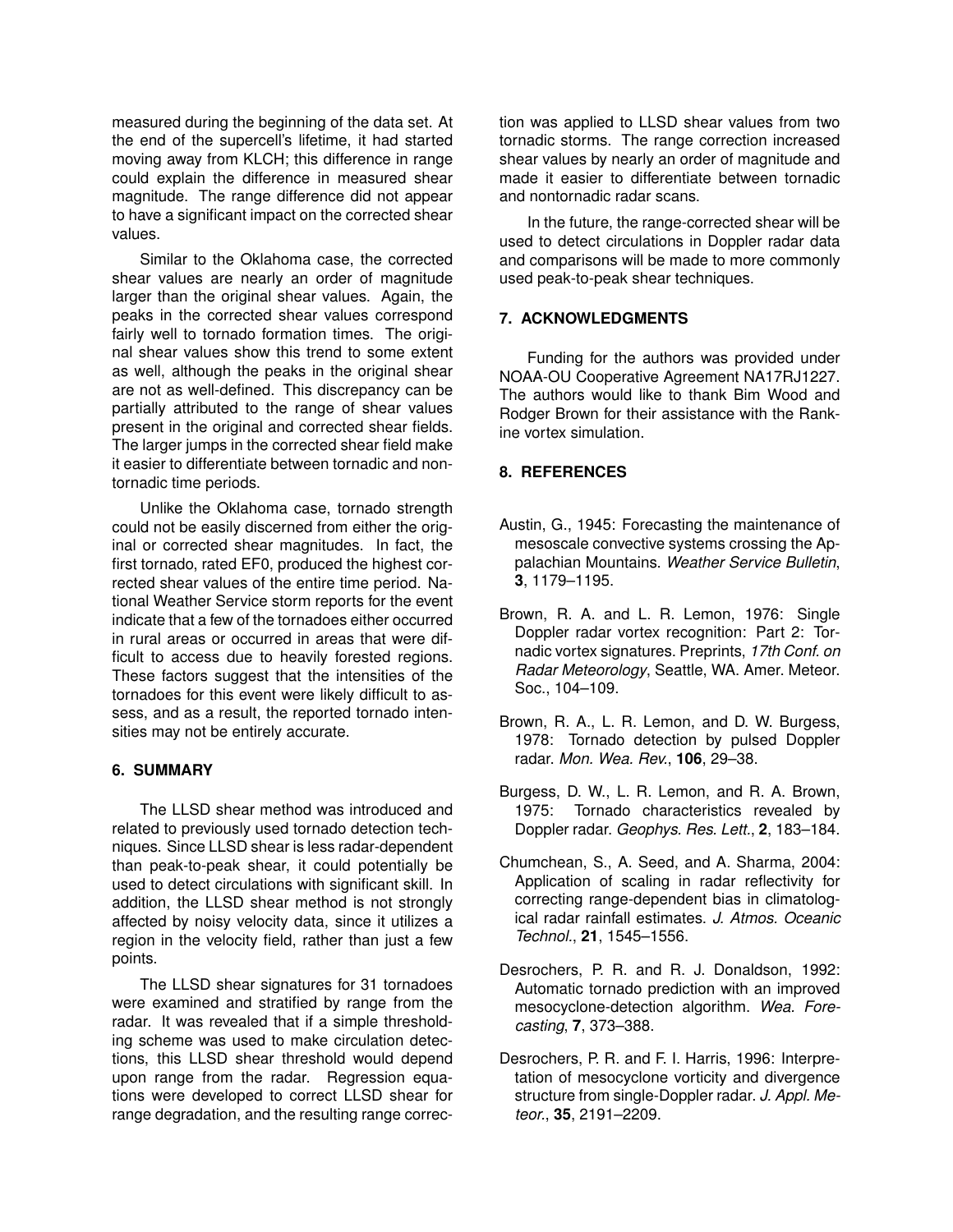- Donaldson, R. J. and P. R. Desrochers, 1990: Improvement of tornado warnings by Doppler radar measurement of mesocyclone rotational kinetic energy. *Wea. Forecasting*, **5**, 247–258.
- Draper, N. R. and H. Smith, 1998: *Applied Regression Analysis*. Wiley, 706 pp.
- Elmore, K. M., E. D. Albo, R. K. Goodrich, and D. J. Peters, 1994: *NASA/NCAR airborne and ground-based wind shear studies. Final report, contract no. NCC1-155*. 343 pp.
- Forbes, G. S., 1981: On the reliability of hook echoes as tornado indicators. *Mon. Wea. Rev.*, **109**, 1457–1466.
- Fujita, T., 1958: Mesoanalysis of the Illinois tornadoes of 9 April 1953. *Journal of Meteorology*, **15**, 288–296.
- Heinselman, P. L., D. L. Priegnitz, K. L. Manross, T. M. Smith, and R. W. Adams, 2008: Rapid sampling of severe storms by the National Weather Radar Testbed Phased Array Radar. *Wea. Forecasting*, **23**, 808–824.
- Jones, T. A., K. M. McGrath, and J. T. Snow, 2004: Association between NSSL mesocyclone detection algorithm-detected vortices and tornadoes. *Wea. Forecasting*, **19**, 872–890.
- Lakshmanan, V., K. Hondl, and R. Rabin, 2009: An efficient, general-purpose technique for identifying storm cells in geospatial images. *J. Atmos. Oceanic Technol.*, **26**, 523–537.
- Lakshmanan, V., R. Rabin, and V. DeBrunner, 2003: Multiscale storm identification and forecast. *Atmospheric Research*, **67-68**, 367–380.
- Lakshmanan, V. and T. Smith, 2010: An objective method of evaluating and devising stormtracking algorithms. *Wea. Forecasting*, **25**, 701– 709.
- Liu, S., M. Xue, and Q. Xu, 2007: Using wavelet analysis to detect tornadoes from Doppler radar radial-velocity observations. *J. Atmos. Oceanic Technol.*, **24**, 344–359.
- Mitchell, E. D. W., S. V. Vasiloff, G. J. Stumpf, A. Witt, M. D. Eilts, J. T. Johnson, and K. W. Thomas, 1998: The National Severe Storms Laboratory tornado detection algorithm. *Wea. Forecasting*, **13**, 352–366.
- Polger, P. D., B. S. Goldsmith, R. C. Przywarty, and J. R. Bocchieri, 1994: National Weather Service warning performance based on the WSR-88D. *Bull. Amer. Meteor. Soc.*, **75**, 203–214.
- Rankine, W. J. M., 1901: *A Manual of Applied Mechanics*. 16th ed., Charles Griff and Co.
- Smith, T. M. and K. L. Elmore, 2004: The use of radial velocity derivatives to diagnose rotation and divergence. Preprints, *11th Conf. on Aviation, Range and Aerospace*, Hyannis, MA. Amer. Meteor. Soc., P5.6.
- Smith, T. M., K. L. Elmore, and S. A. Dulin, 2004: A damaging downburst prediction and detection algorithm for the WSR-88D. *Wea. Forecasting*, **19**, 240–250.
- Stout, G. E. and F. A. Huff, 1953: Radar records Illinois tornadogenesis. *Bull. Amer. Meteor. Soc.*, **34**, 281–284.
- Stumpf, G. J., A. Witt, E. D. Mitchell, P. L. Spencer, J. T. Johnson, M. D. Eilts, K. W. Thomas, and D. W. Burgess, 1998: The National Severe Storms Laboratory mesocyclone detection algorithm for the WSR-88D. *Wea. Forecasting*, **13**, 304–326.
- Trapp, R. J., S. A. Tessendorf, E. S. Godfrey, and H. E. Brooks, 2005: Tornadoes from squall lines and bow echoes. Part I: Climatological distribution. *Wea. Forecasting*, **20**, 23–34.
- Wang, Y. and T. Yu, 2009: Advanced tornado detection algorithm using super-resolultion and polarimetric data. Preprints, *34th Conf. on Radar Meteorology*, Williamsburg, VA. Amer. Meteor. Soc., P5.14.
- Wang, Y., T.-Y. Yu, M. Yeary, A. Shapiro, S. Nemati, M. Foster, D. L. Andra, and M. Jain, 2008: Tornado detection using a neurofuzzy system to integrate shear and spectral signatures. *J. Atmos. Oceanic Technol.*, **25**, 1136–1148.
- Wilks, D. S., 2006: *Statistical Methods in the Atmospheric Sciences*. 2d ed., Elsevier, New York, NY.
- Wood, V. T. and R. A. Brown, 1997: Effects of radar sampling on single-Doppler velocity signatures of mesocyclones and tornadoes. *Wea. Forecasting*, **12**, 928–938.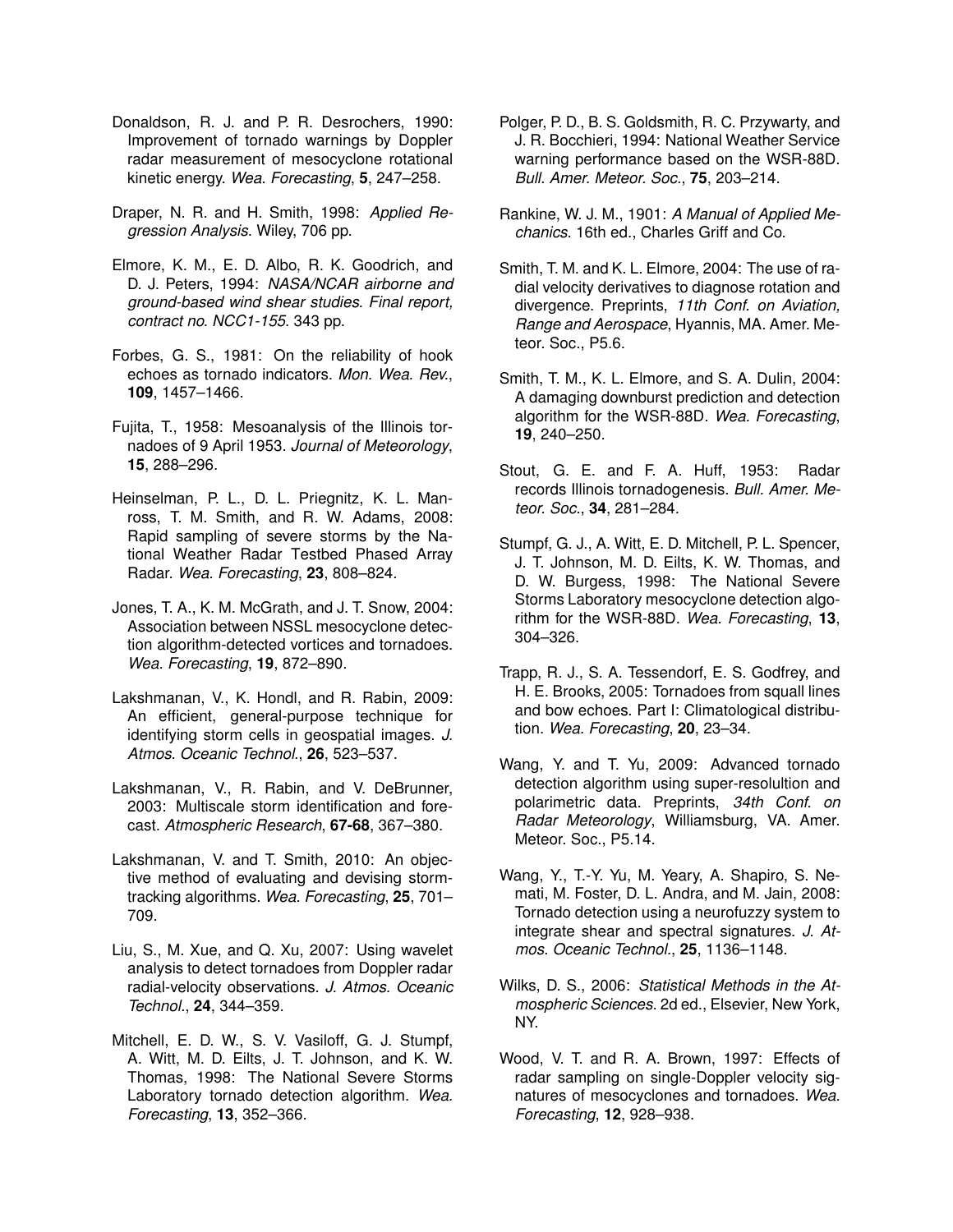- Yu, T.-Y., Y. Wang, A. Shapiro, M. B. Yeary, D. S. Zrnić, and R. J. Doviak, 2007: Characterization of tornado spectral signatures using higherorder spectra. *J. Atmos. Oceanic Technol.*, **24**, 1997–2013.
- Zrnić, D. S., D. W. Burgess, and L. D. Hennington, 1985: Automatic detection of mesocyclonic shear with Doppler radar. *J. Atmos. Oceanic Technol.*, **2**, 425–438.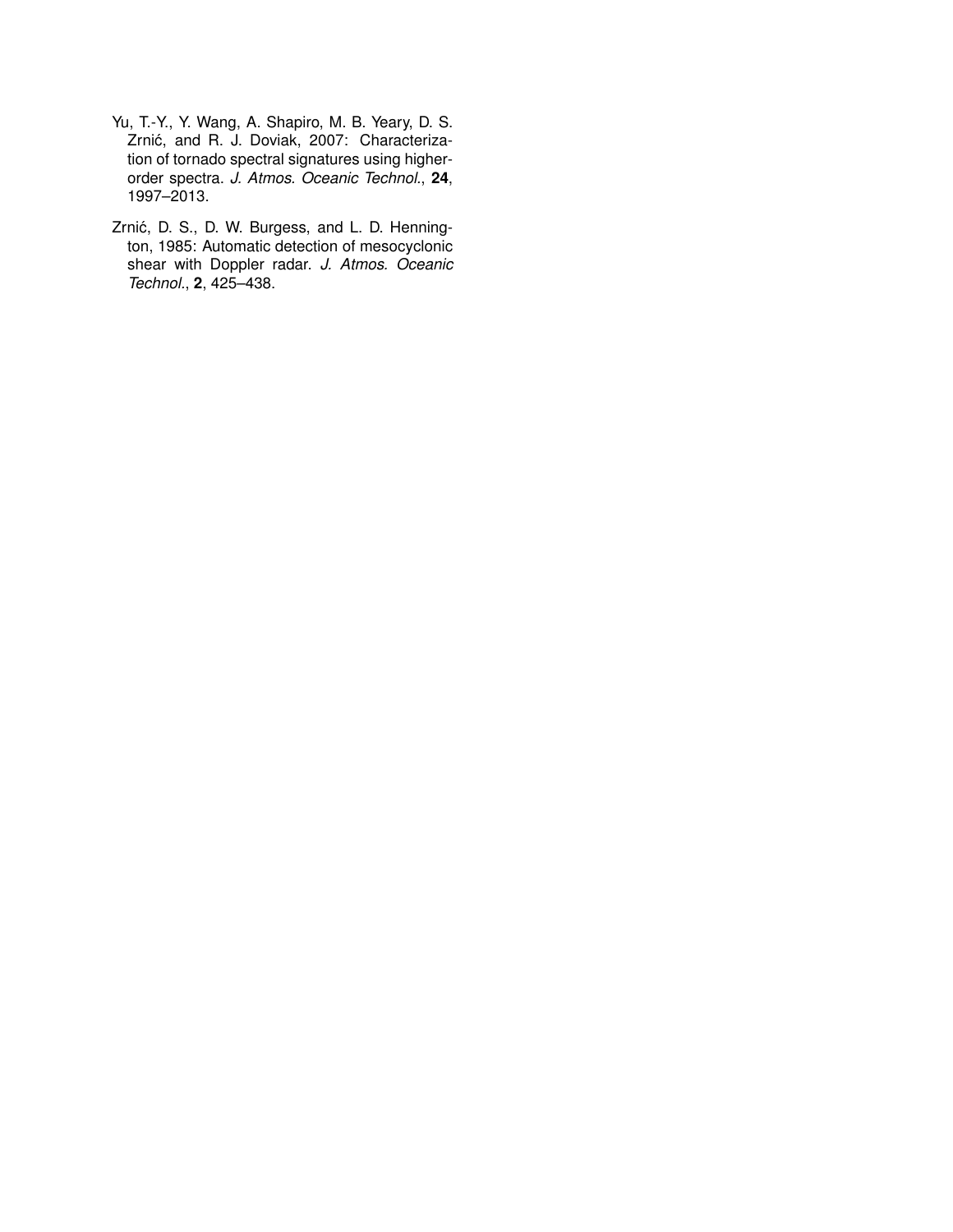

Figure 1: Normalized histograms of maximum and precursor LLSD shear values for tornado cases. c) and d) show histograms separated by tornado range. e) and f) show histograms separated by tornado intensity. Bin width for LLSD shear maximum histograms is 0.003 s<sup>-1</sup>. Bin width for LLSD shear precursor histograms is 0.001 s $^{-1}$ .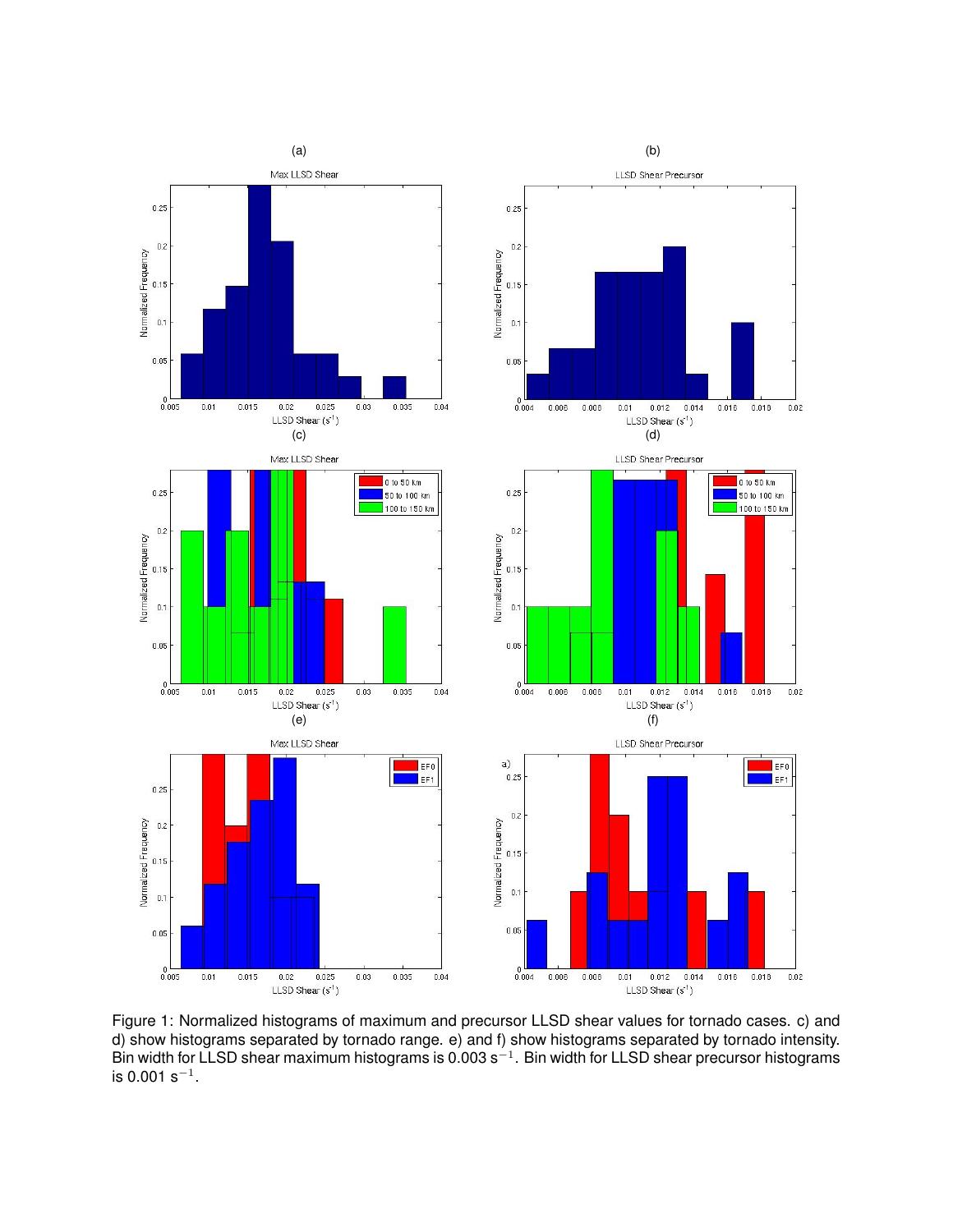

Figure 2: Cumulative frequency distribution functions for maximum and precursor LLSD shear values from tornado cases. c) and d) show functions separated by tornado range. The solid black line denotes the 0.1 (10%) probability that a future shear value will be lower than a given shear value.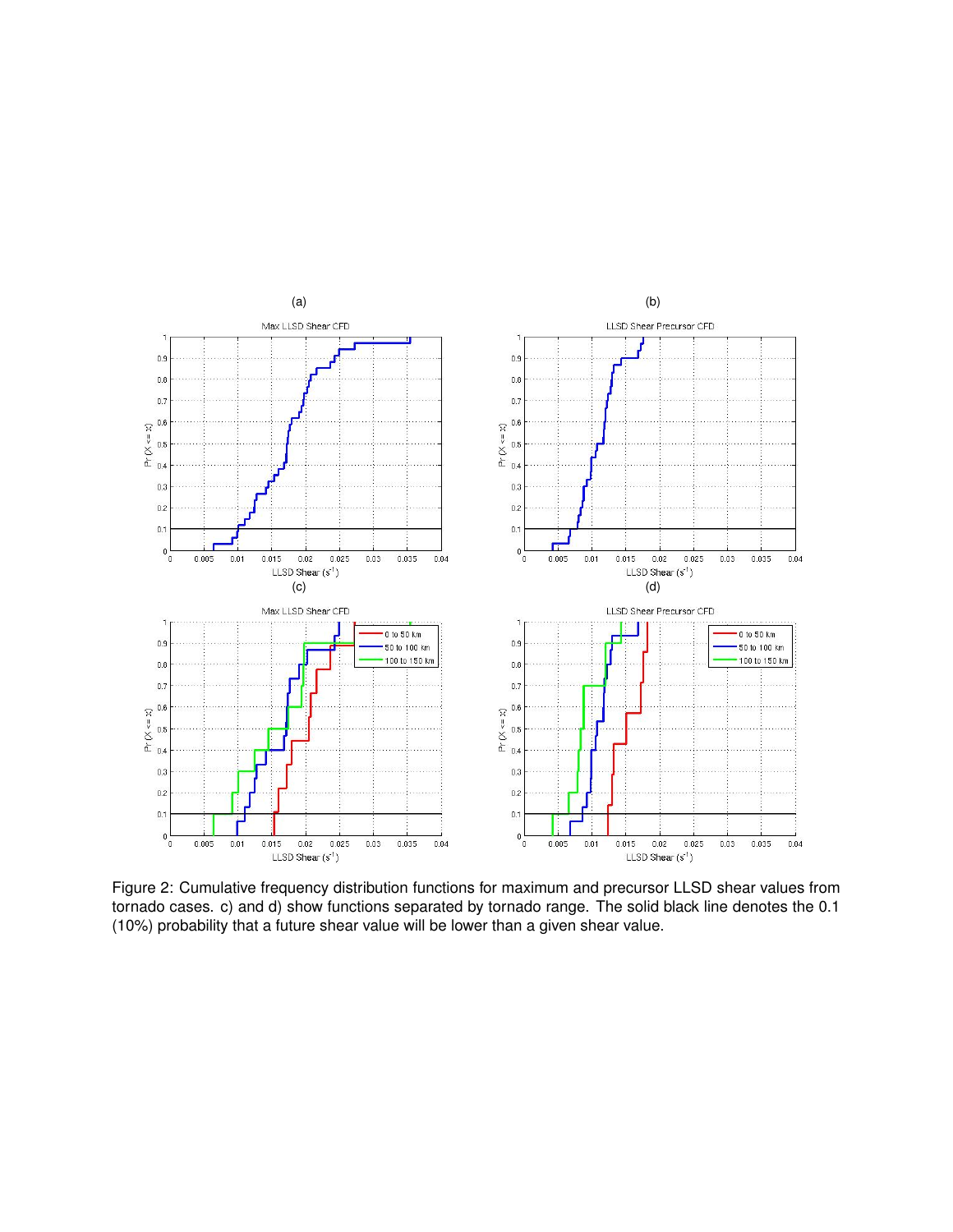

Figure 3: Shear error vs. true velocity for diameters from 1 to 2.75 km (circulations with diameters greater than 2.75 km did not require a range correction for ranges out to 140 km). Different lines in each plot correspond to errors at different ranges (5 to 140 km in increments of 5 km). Red lines indicate ranges for which the shear error exceeds  $0.01$  s<sup>-1</sup> at three or more velocity points. These ranges define the location where a range correction is first needed for each diameter.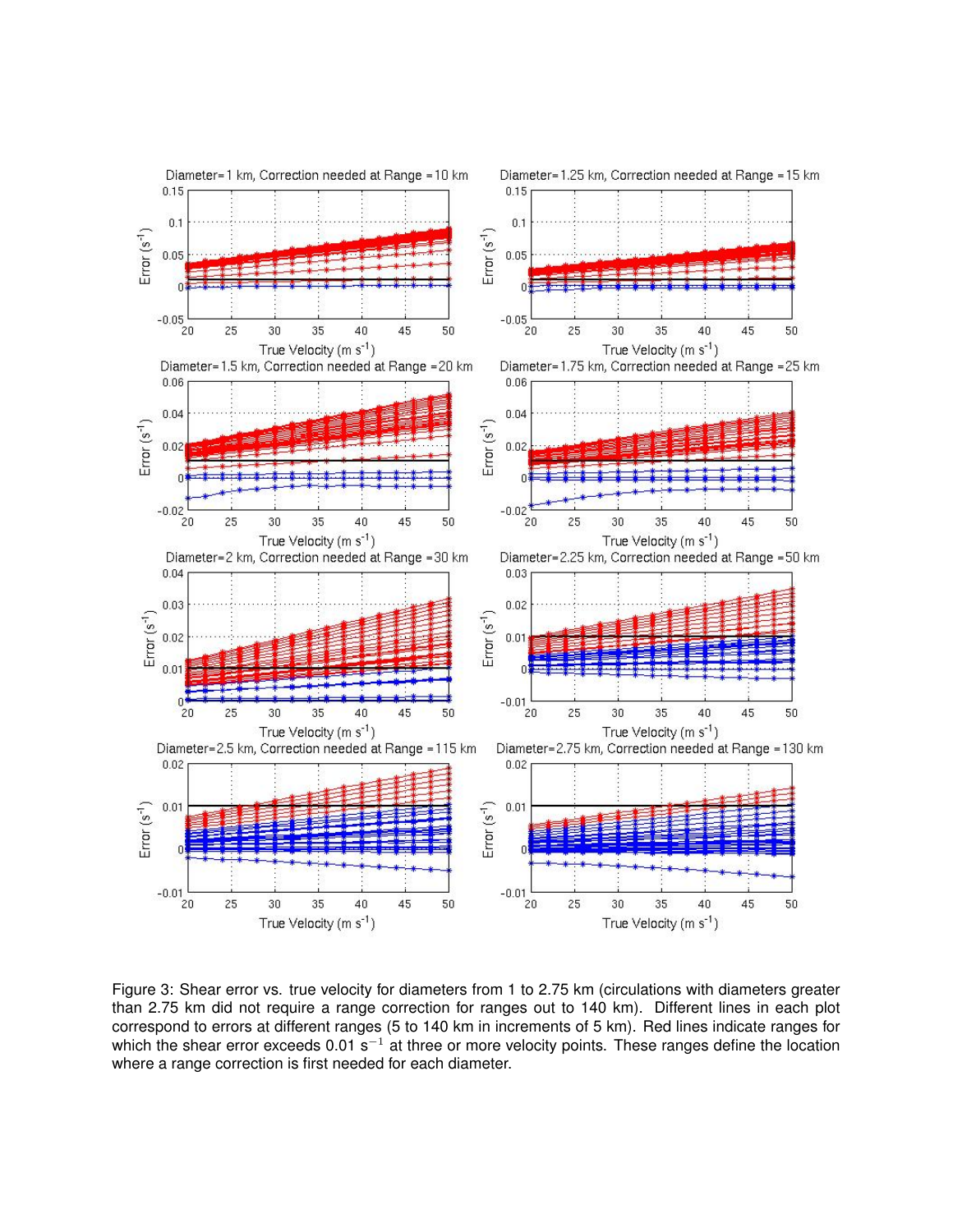

Figure 4: Results from near and far regression equations. Blue circles are corrected shear values calculated from the regression equation ("regression shear"). Black line shows location where corrected shear is equal to true shear (perfect fit).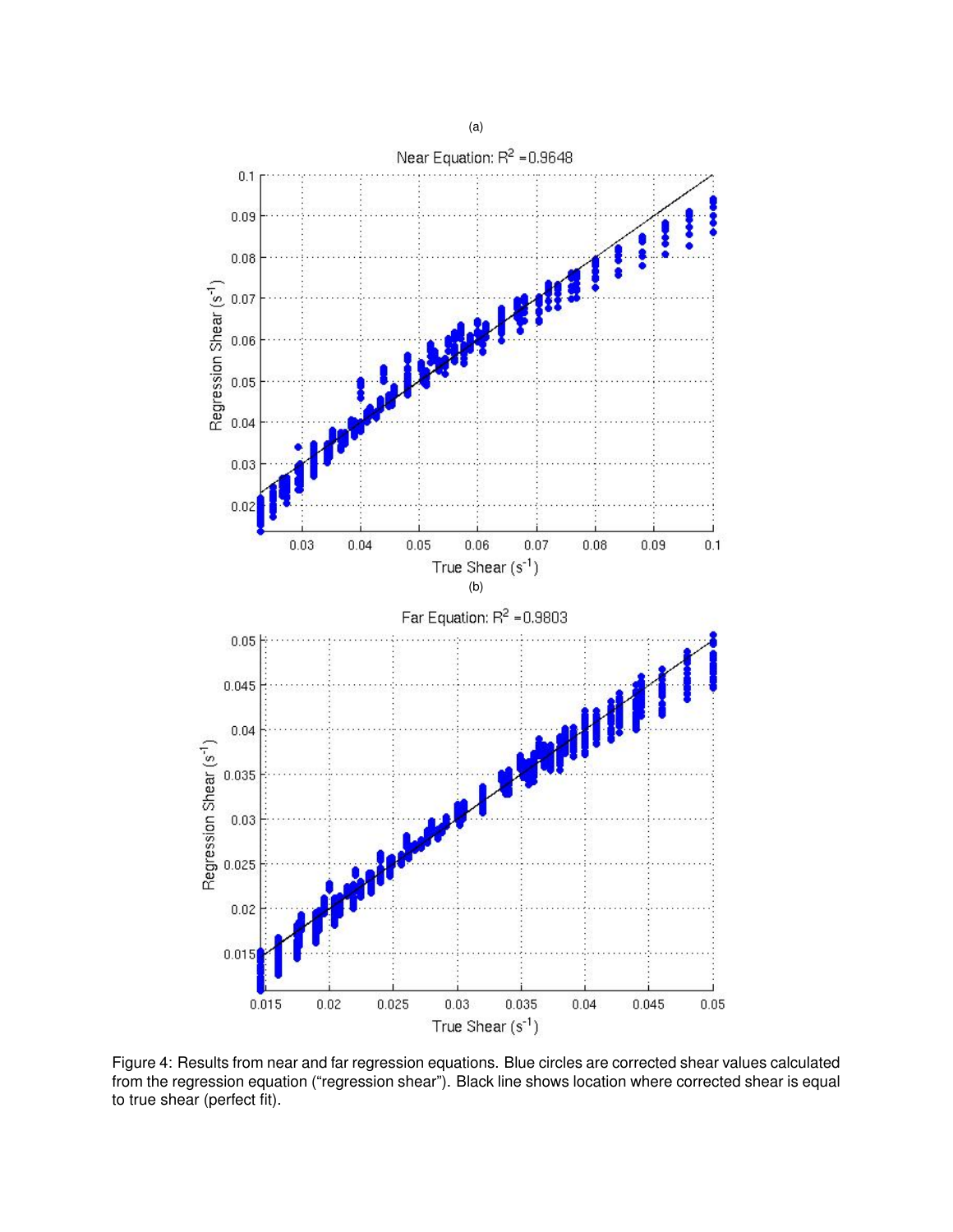

Figure 5: Original and corrected shear values for a cyclic supercell from the 10 February 2009 Oklahoma case. a) shows original uncorrected shear, and b) shows original and corrected shear on the same axis. Circles show actual times and shear values for low-level radar scans. Red lines denote approximate tornado times.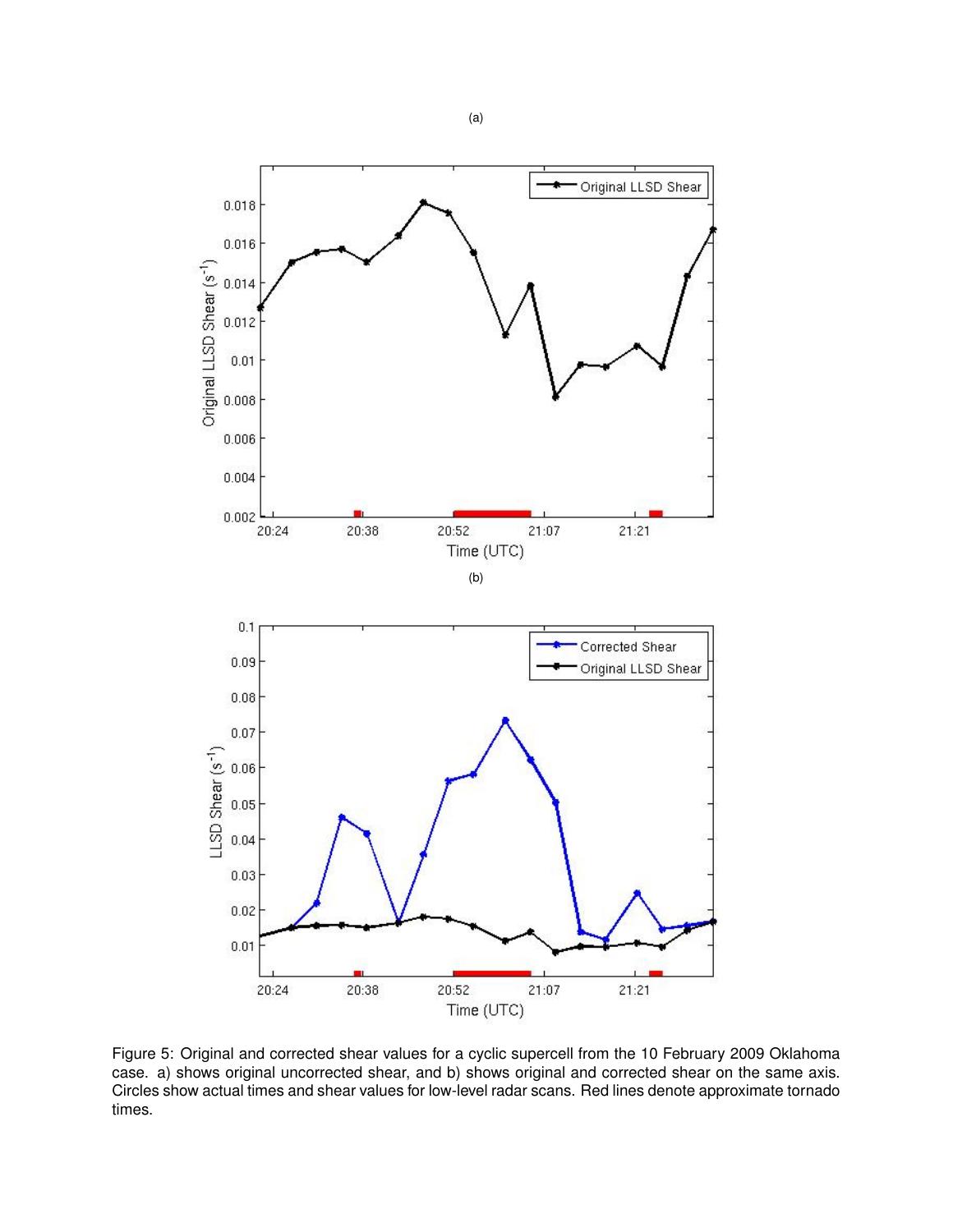

Figure 6: As in Fig. 5, but for 22 October 2009 Louisiana case.

(a)